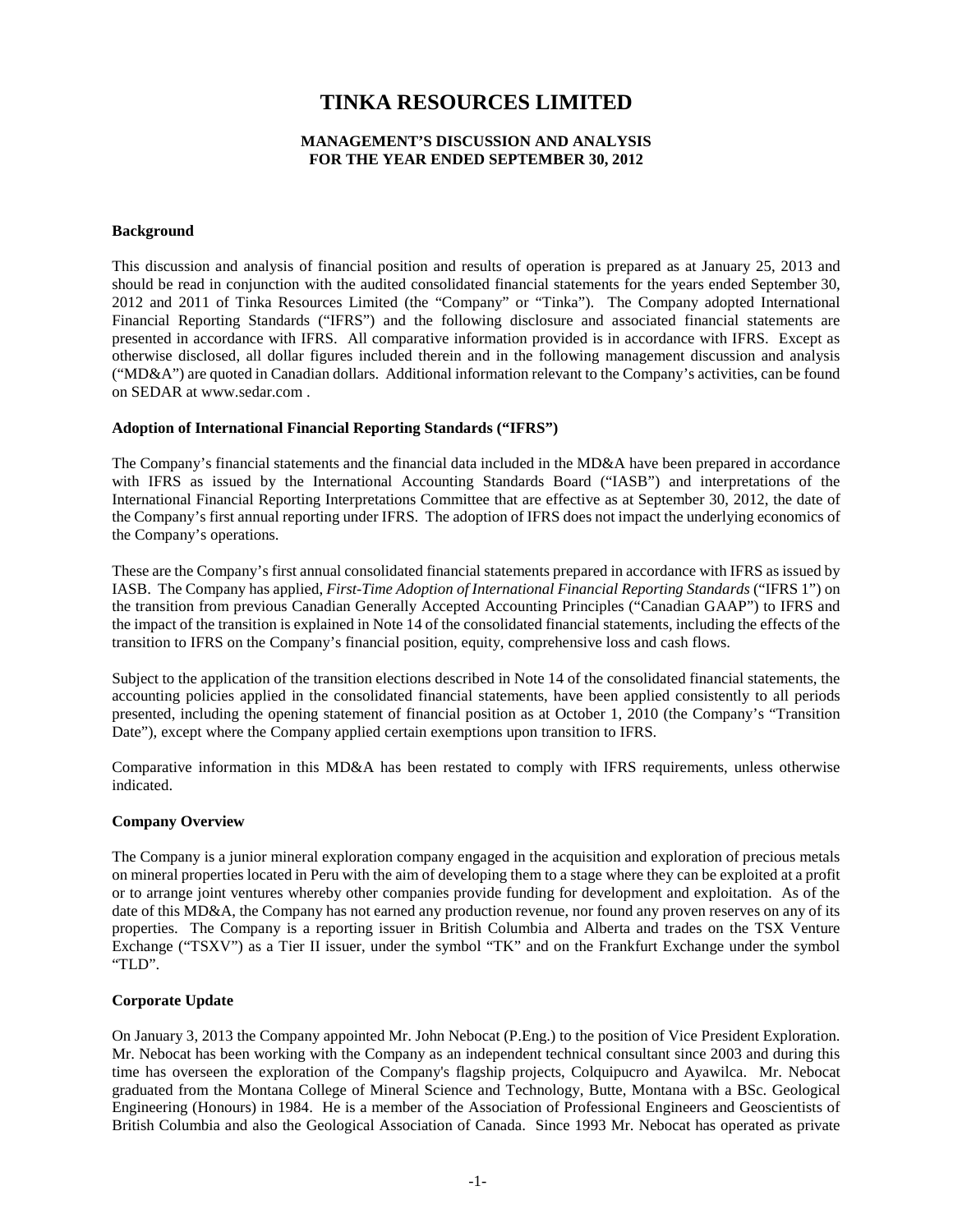consultant to various junior resource companies with experience in Peru, Argentina, Bolivia, Ecuador, Mexico, Sweden, Finland and Canada. Prior to this he worked for the B.C. Department of Mines & Petroleum Resources and Newmont Exploration of Canada Limited

#### **Forward Looking Statements**

Certain information included in this discussion may constitute forward-looking statements. Forward-looking statements are based on current expectations and entail various risks and uncertainties. These risks and uncertainties could cause or contribute to actual results that are materially different than those expressed or implied. The Company disclaims any obligation or intention to update or revise any forward-looking statement, whether as a result of new information, future events, or otherwise.

# **Exploration Projects**

## *Colquipucro Project, Peru*

The Company has staked 46 claims covering 9,827 hectares in the Department of Pasco approximately 190 km NE of Lima and 65 km NW of Cerro de Pasco. The Colquipucro mining district lies some 25 km northwest of the famed Cerro de Pasco and Colquijirca Pb-Zn-Cu mines, and 35 km east of the Raura mine, a Cu-Pb-Zn-Ag skarn deposit mined since 1958. The project is 25 km SW of Buenaventura's high grade 150 million oz Uchuccahacua silver mine.

A first field visit identified numerous gossanous mantos and veins over an area of 20 sq km within a sequence of limestone, shale and carbonaceous sandstone. Two dominant vein orientations were identified with widths up to 1 m, containing galena, sphalerite and pyrite as the principal sulphide minerals. Mapping identified propylitic alteration associated with intrusives northeast of the vein and gossanous occurrences, suggesting a mineralizing intrusive source may exist nearby.

Comprehensive exploration followed which included, geochemical surface and underground sampling, geophysical survey and a phase 1 diamond drill program which was completed in October 2007. The results of the program were included in the end of year report.

The Company has identified new areas of surface mineralization at Colquipucro. Two of the new areas, called Colquisur and Ayawilca, lie 1km SE of and from 1.5km and 2km SSE, respectively, from the recently drilled Zone 1 area. A total of 384 soil and rock chip samples were collected from the new areas on a grid covering both areas measuring roughly 1,500 metres by 1,900 metres. Results returned values ranging from trace to 85 g/t silver, trace to 0.39% lead and trace to 4.9% zinc. These geochemically anomalous areas are still open to the east, but geological mapping and soil sampling suggest that the mineralized areas are faulted-off along the western edge of the grid.

The Ayawilca zone is underlain mostly by sandstones and siltstones containing finely disseminated pyrite throughout. Other sulphide minerals have not yet been identified in the matrix of these rocks, but the highly anomalous soil sample results suggest they are there (galena, sphalerite). It is believed that this sequence of east-west structures could be a similar setting to the Zone 1 area just drilled, where faults served as conduits for reprecipitating and enriching the mineralization both along the faults and in intervening fractures.

The Colquisur zone sits in the valley immediately south of Zone 1. There is extensive overburden cover, but preliminary mapping and sampling indicates that it is underlain mostly by the Pucura limestone, host to the lead and zinc mineralization encountered in the deeper parts of some holes at Zone 1.

A third area, known as Colquicocha, of surface mineralization was discovered during the last quarter. This area lies 2 km SE of the recently identified Ayawilca zone and approximately 3.75 km SEof Zone 1 that was drilled during 2007. At Colquicocha, nine channel samples ranging from 1 metre to 3 metres wide were collected from surface outcrops and old workings. Results returned values ranging from trace to 222 g/t silver, trace to 9.10% lead and trace to 8.0% zinc. Two contiguous samples from one underground working, taken perpendicular to the bedding in the sandstone, averaged 136 g/t silver, 5.86% lead and 4.82% zinc. About 300 metres SE from this working, a 3.0 metre wide sample taken from another working along a north-south trending, easterly dipping structure, assayed 146 g/t silver, 8.78% lead and 0.57% zinc.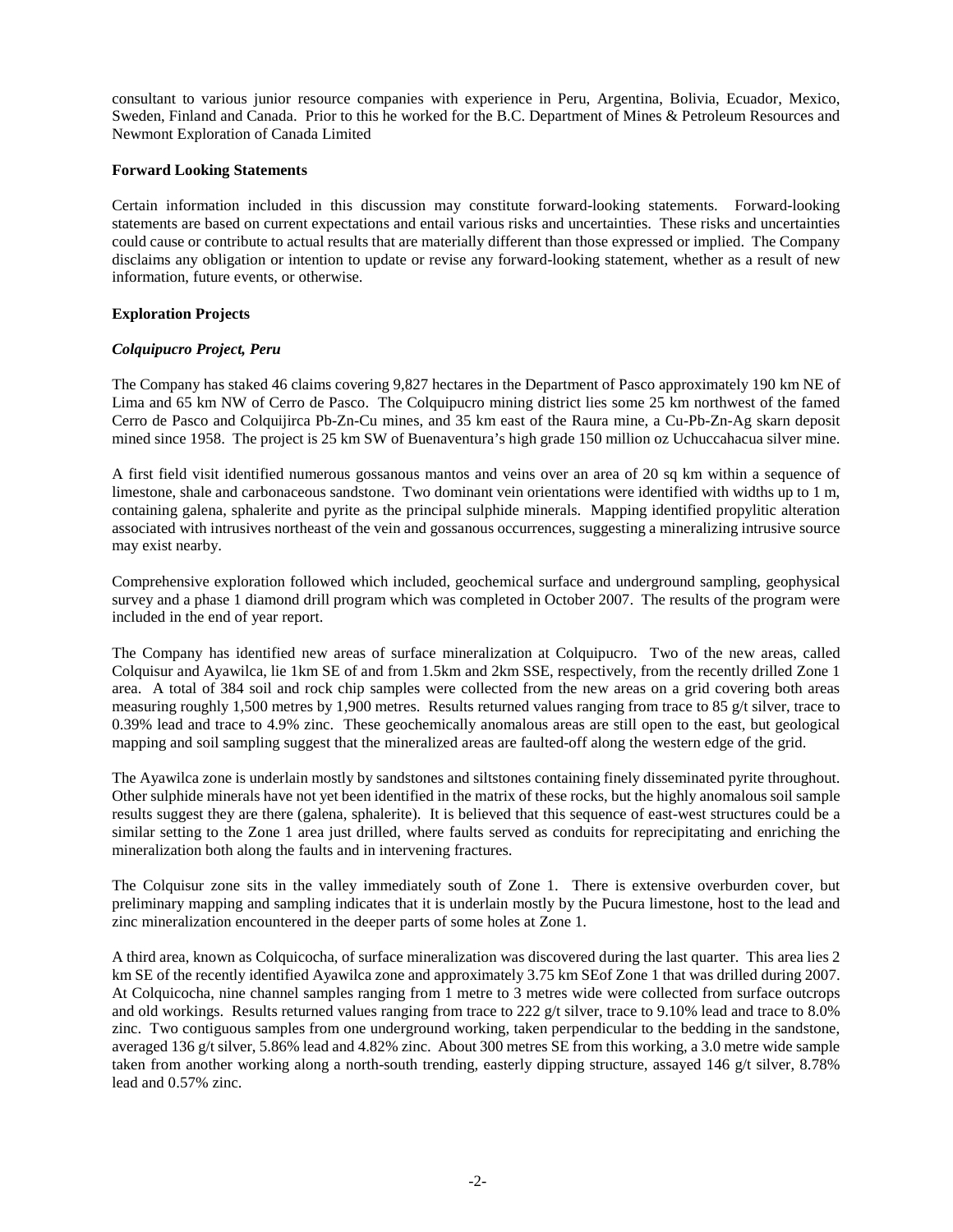Also of interest are two other sample sites located during reconnaissance exploration. The first one, about 300 metres south of the centre of the Ayawilca zone, yielded 55 g/t silver and highly anomalous lead over 8 metres, sampled obliquely across the bedding. Previous mapping has identified a NE-trending structure that passes through this site and projects towards some anomalous soil samples, a distance in excess of 400 metres. The other site, located about 1.3 km ENE from here, returned 64 g/t silver and highly anomalous lead and zinc over 15 metres width. This site is described as a "manto" in sandstone which hosts pyrite and iron oxides.

The Colquicocha zone is underlain mostly by sandstones and siltstones containing finely disseminated pyrite throughout. Other sulphide minerals have not yet been identified in the matrix of these rocks, but the highly anomalous soil sample results suggest they are there (galena, sphalerite). It is believed that this sequence of east-west structures could be a similar setting to the Zone 1 area just drilled, where faults served as conduits for reprecipitating and enriching the mineralization both along the faults and in intervening fractures.

The Company completed a grid sampling program and surface exploration to further delineate this new zone. The Company is continuing a grid sampling program and surface exploration to identify further zones.

In April 2008 an independent NI43-101 report was completed which determined an inferred silver resource of 20.3 million ounces silver with an immediate potential contiguous target.

| Category | Ag Cut-off<br>(g/t) | <b>Tonnes</b> | Avg. Grade<br>Ag(g/t) | <b>Troy Ounces</b><br><b>Ag/Short Ton</b> | <b>Contained</b><br><b>Troy Ounces</b> |
|----------|---------------------|---------------|-----------------------|-------------------------------------------|----------------------------------------|
| Inferred | 30                  | 5,669,853     | 111.4                 | 3.25                                      | 20,311,120                             |

The report recommended an extensive drilling program to further define the existing resource, to test the target north of the resource and to drill some exploration holes at the Zone2/Ayawilca anomaly. A copy of the full report can be viewed on the Company's website [www.tinkaresources.com](http://www.tinkaresources.com/) 

During February 2009 a review of the project was undertaken and it concluded that significant silver mineralization at Colquipucro is controlled by the complicated main regional fault and that future exploration must be directed at testing this 12 km long structural trend within the Company's permit area. It recommended a work program prior to drilling consisting of: metallurgical testing of Zone 1 drill core, petrographic analysis, detailed airphoto interpretation on a 1 km corridor of the main thrust fault and detailed follow-up mapping and sampling of the Ayawilca zone and any further targets.

Initial metallurgical test work was undertaken during April 2009 and produced positive results. Highlights from this work include:

- Silver recovery ranged from 90 to 97% with cyanide consumptions of 3.5 to 8.0 kg/t after leaching for 72 hours.
- Silver leaching kinetics was extremely fast for both composites.
- Although reagent consumption was moderate to high the leaching time was extremely rapid, suggesting further test work may allow cyanide consumption to be reduced with only a small loss in recoverable silver.

Test work was completed by Plenge Laboratories in Lima, Peru on two composite samples from the Colquipucro main mineralized zone ("Zone 1''). The samples were composited from 63 samples from two separate sections of pulps taken from diamond drill holes CDD6 and CDD13 that passed through Zone 1. Tests included head grade analysis, gravity separation and cyanidation. The samples were subjected to six conventional bottle roll techniques. Sample head grades averaged 79.7g/t Ag (CDD6) and 132.1g/t Ag (CDD13). Head grades for the metallurgical samples are in the same range as those of the recently calculated NI 43-101 inferred resource of 5.7 Mt at a grade of 111 g/t silver (20.3 Moz silver) at Zone 1.

Following the positive initial metallurgy results, a comprehensive mineralogical study was conducted on concentrates produced from sections of Zone 1 drill holes CDD 6 & CDD 13 at Uppsala University, Uppsala, Sweden using Qualitative X-ray diffraction (XRD) and microprobe analysis. The most common silver mineral identified was a silver-sulphide, very likely argentite or acanthite. A silver sulphosalt of undetermined composition was also noted. Pyrite, arsenopyrite and zircon are common minerals identified in the concentrates.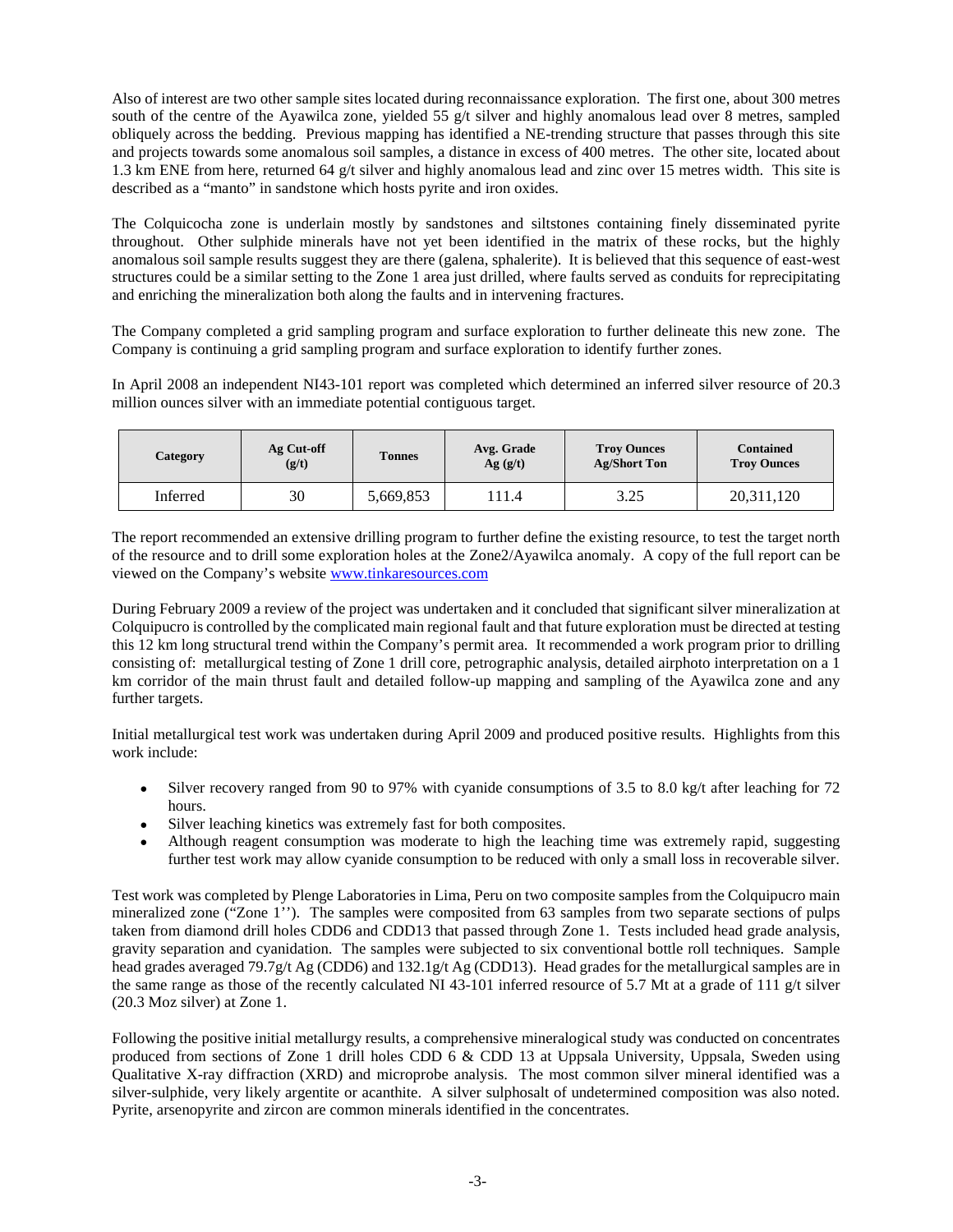The information obtained so far, including a recent interpretation done with satellite imagery, indicate that the geological setting at Zone 1 is strongly influenced by structural preparation, particularly by a large, complex fault system that marks the southwest margin of the prospective exploration area.

The exploration area is defined as a zone ranging from 1 km to 2 km in width, bounded by two large northwestsoutheast trending fault systems and underlain by the Pucura limestone and Goyllarisquisga sandstone formations. So far, the Ayawilca zone located 2 km to the south of the known resource, has shown some structural and geochemical similarities to Zone 1. In August, a detailed structural mapping and geological interpretation study was completed by the Company's independent consulting geologists on the Ayawilca zone.

The interpretations and conclusions provided include:

- The structural setting and mineralization found at the Ayawilca zone has a direct correlation with the system found at Zone 1.
- The area, approximately 500m north-south by 200m east-west, defined as prospective for hosting bulk-tonnage silver mineralization at Ayawilca is sufficient for an exploration target equal to or greater than that established at Zone 1. The potential quantity and grade is conceptual in nature, and there has been insufficient exploration to define this target at this time. It is uncertain that drilling will result in further discoveries in this area. The target referred to is based on follow up of currently untested known strike length and down dip potential of the host sandstone.
- Ayawilca is believed to be higher in the Goyllar sandstone stratigraphy; hence, there may be potential for a thicker sequence of mineralization than at Zone 1.
- An eight hole reverse circulation drill program, totalling not less than 1,600m, is recommended as a first phase test of the Ayawilca zone.

# *Zone 1*

In November 2011 the Phase 2 drilling program commenced at Zone 1 to test the northern extension of the resource. Ten holes were completed and the following significant results were recorded:

- 42 m of 165 g/t Ag, 14 m of 160 g/t Ag and 10 m 365 g/t Ag (CDD19)
- 94 m of 92 g/t Ag and 10 m of 299 g/t Ag (CDD21)
- 56 m of 80 g/t Ag and 8 m of 170 g/t Ag (CDD22)
- 58 m of 109 g/t Ag (including 10 m of 198 g/t Ag), 20 m of 100 g/t Ag (CDD23)
- 20 m of 85 g/t Ag (CDD24).

Surface exploration continued and further surface mineralization was identified to the northwest and contiguous to Zone 1. Along one line a contiguous 16 m section averaged just over 20 g/t Ag. This area has been included in a new drill permit application.

In October 2012, an updated NI-43-101 resource estimate was completed increasing the inferred resource to 32.7 million ounces of Ag. Two cut-off levels, 15 g/t Ag and 30 g/t Ag, and a rock density of 2.65 tonnes per cubic metre were used in this estimate. Samples assayed from a total of 25 drill holes, 3 surface trenches and 2 underground workings were used in arriving at this resource estimate.

| Cut-off            | $15 \frac{\text{g}}{\text{t} \text{Ag}}$ | $15$ g/t Ag                | 15 g/t Ag            | $30$ g/t Ag   | $30$ g/t Ag                | $30$ g/t Ag   |
|--------------------|------------------------------------------|----------------------------|----------------------|---------------|----------------------------|---------------|
| Category           | <b>Tonnes</b>                            | Average Grade: g/t<br>(oz) | <b>Contained Oz.</b> | <b>Tonnes</b> | Average Grade: g/t<br>(oz) | Contained Oz. |
| <b>Sandstone</b>   | 8,423,384                                | 75.82(2.21)                | 20,532,198           | 5,423,756     | 112.04 (3.27)              | 19,536,758    |
| <b>Lower Units</b> | 5,522,618                                | 68.67(2.00)                | 12, 192, 243         | 3,018,155     | 103.42 (3.02)              | 10,035,044    |
| Global             | 13,946,002                               | 72.98(2.13)                | 32,724,441           | 8,441,911     | 108.95 (3.18)              | 29,571,802    |

A copy of the full report can be viewed on the Company's website [www.tinkaresources.com](http://www.tinkaresources.com/)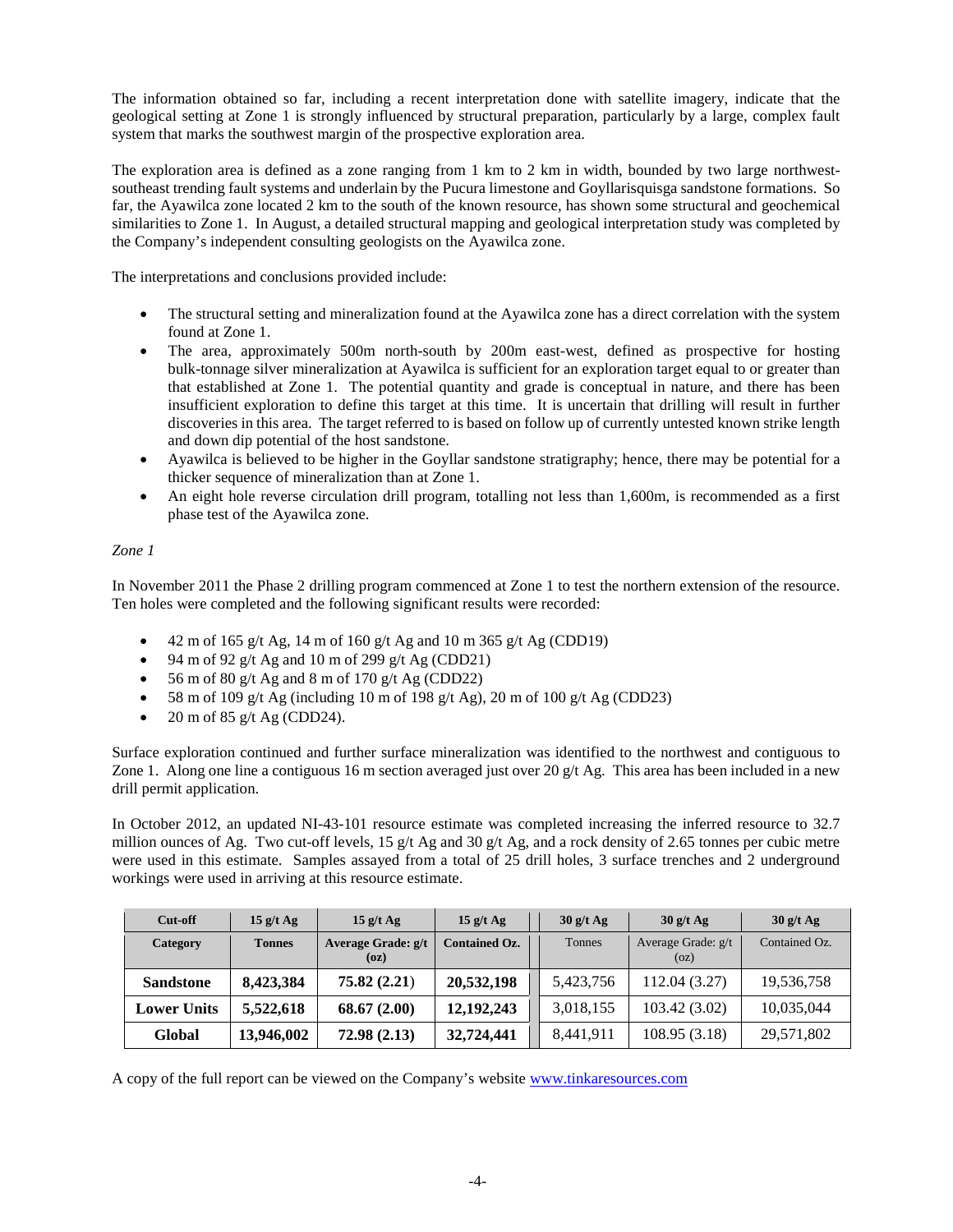Further metallurgical testing was also undertaken during the year. Composite samples with nominal head grades of 30, 60, 90 and 120 g/t Ag were selected. The bottle roll tests yielded recoveries of up to 84% Ag and the column leach tests up to 71% Ag after 72 hours. The preliminary bottle roll tests conducted in 2009 were done on two sets of drill core samples using significantly higher cyanide concentrations; these yielded recoveries of up to 90% and 97% Ag after 72hours.

In December 2012 the Company signed an agreement with the Pillao community, providing surface access for the Colquipucro project, west-central Peru. The agreement grants the Company access for all exploration activities, including drilling, for the next thirty months.

Drilling will resume at Colquipucro during the second week of January 2013. Drilling will consist of approximately 20 in-fill holes at Zone 1 with the objective of both increasing the silver resources and upgrading the resource classification from the *inferred* to *indicated* category. At the same time, with community support, an amendment to the existing drill permit will be lodged to include further drill platforms to test the north-west extension of Zone 1.

#### *Ayawilca*

In August 2010 an induced polarization ("IP") survey was undertaken over Ayawilca. The pole-dipole survey consisted of 8 lines totaling 14.1 km and was contiguous with IP survey performed over Zone 1 in 2007. The inversion model of the IP data produced a target underlying Ayawilca trending east-southeast for 600 metres and plunging gently to the east; this model fits the observed surface mineralization and pattern of faulting mapping east of Ayawilca and will be the target area for the eight reverse drill holes. During this time the Company also finalized an agreement with the local community for all ongoing exploration which was lodged with the authorities.

During the first week of February 2011 the Company was granted modification to the existing 50 hole diamond drill permit, for a further eight holes to test the Ayawilca. The first of two holes to test the eastern side of Ayawilca was collared on May 21, 2011. This hole and the remaining seven of eight holes in the Ayawilca target area have been completed. Core was split and logged on site under the supervision of Tinka geologists and transported to the laboratory in Lima by Company staff. All holes intercepted altered siltstones and fine coarse grained sandstones, randomly crosscut by semi-massive to massive sphalerite veins. In addition, hole DDH53 encountered a wide section of massive and breccia-style pyrite-sphalerite mineralization with minor galena. The mineralization in hole DDH53 remains open at depth. Results from these eight holes include 26 m of 1.72% Zn and 35 g/t Ag, 6 m of 7.3% Zn and 40 g/t Ag, 8 m of 15.9% Zn and 33 g/t Ag, 30 m of 3.49% Zn. While compiling the drill results with the IP anomaly, it was evident that hole DDH53 intersected the southern lobe of this anomaly while the other holes were, for the most part, above or west of it. As a result of these assays, the Company recommenced drilling at Ayawilca and hole DDH52B was completed in February with a best intersection of 18 m of 5.4% Zn including 10 m of 7.1% Zn and 8 g/t Ag.

During February 2012 a second IP survey was undertaken over Ayawilca contiguous with, and to the east of, the previous survey. The pattern of the 3-D inversion anomalies appears to follow the trend of the dominant fault structures (eastwest) mapped on surface. There may be up to three parallel structures separated over about 700 m north-south, and the middle one may be the contiguous extension of the 2010 anomaly spanning a distance of 1,200 m eastwest indicating that the sulphide mineralization may be more than twice the size than was first indicated. Work has commenced on an amendment to the current drill permit to cover the newly identified drill targets.

During April 2012 a further three holes were drilled at Ayawilca within the western most IP anomaly. Significant results included 2m of 5.27% Zn and 11.1 g/t Ag, 6m of 2.77% Zn and 7.9 g/t Ag, 10m of 44.2 g/t Ag, 4m of 4.7% Zn and 16.1 g/t Ag, 6m of 4.05% Zn and 2.4 g/t Ag. These three holes, A12-01 to A12-03, intercepted massive and semi-massive sulphides, consisting of pyrite, sphalerite and lesser galena, chalcopyrite and arsenopyrite hosted by a sedimentary breccia, greywacke and siltstone formation that underlies the sandstones that hosts the silver mineralization at Zone 1. The mineralization is often accompanied by hematite, magnetite and chlorite alteration. As yet, the geometry of the mineralization is not fully understood, so the angles at which the holes intercepted the sulphide bodies can only be conjectured. The mineralization is believed to have been sourced from steeply dipping structures that underlie this sedimentary sequence, thus some of the mineralization may have a steep to near-vertical component; however, the irregular nature of some of it may suggest a replacement style which could trend in any direction.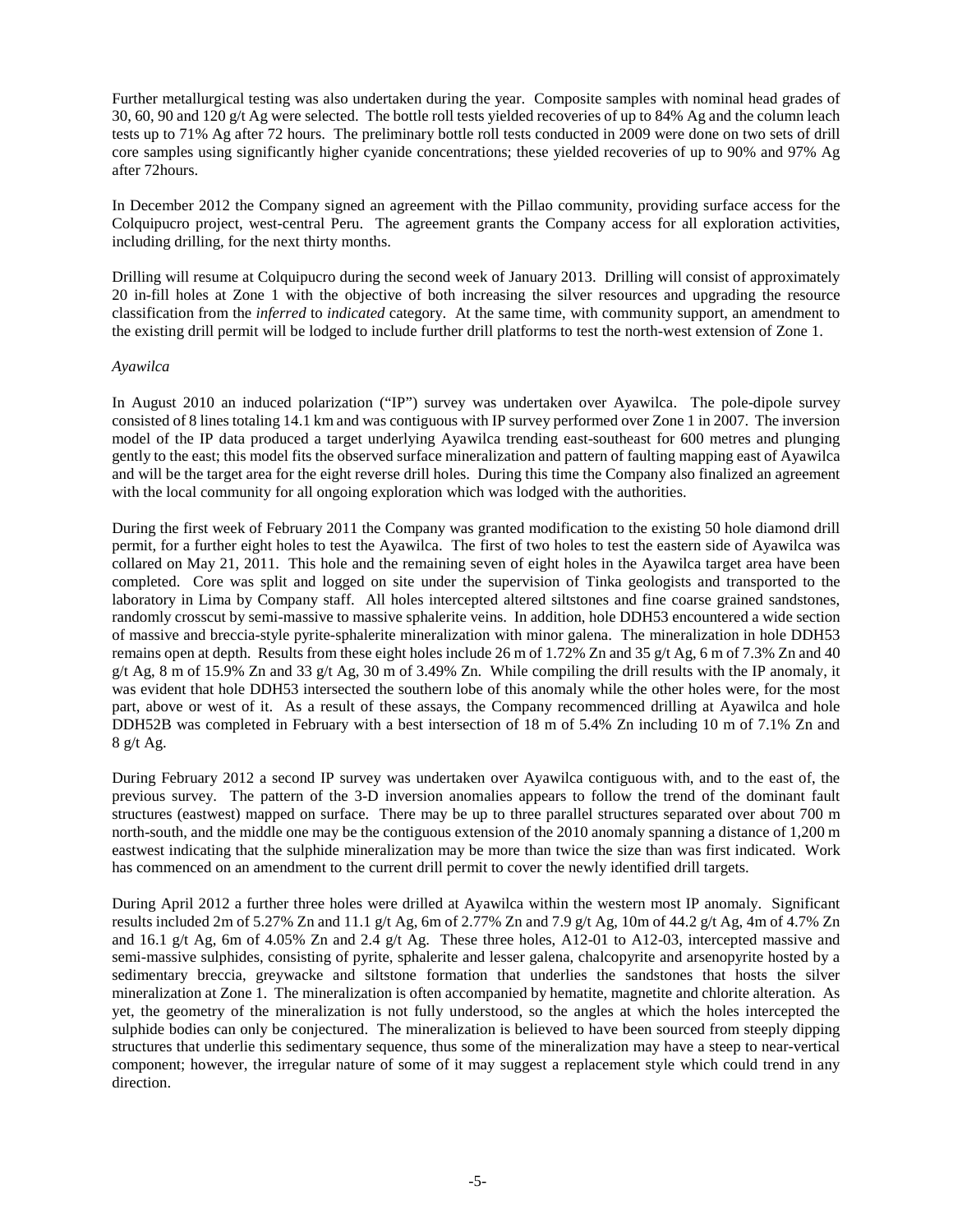At the end of July 2012 the Company signed a surface access agreement with the Yanacocha community for Ayawilca. The agreement grants the Company access for all exploration activities including drilling for the next thirty months. This is a positive decision by the community and the Company will work with them, not only in the development of the Colquipucro project, but in the development of sustainable projects and social programs for the community as a whole.

In September 2012, drilling resumed drilling at Ayawilca. In November 2012, results from hole A12-04 were released with a significant result of 20 m of 7.1% Zn including 14 m of 9.6% Zn. Drilling continued up to the 2012 Christmas break completing a further 4 holes. Significant results from hole A12-08 were 70 m of 4.8% Zn (including 19 m of 9.0% Zn) and 18.5 m of 6.6% Zn and from hole A12-09 13.5 m of 4.5% Zn. So far, ten of the twelve holes intercepted either semi-massive or massive sulphides consisting of pyrite, pyrrhotite and sphalerite with lesser galena, chalcopyrite and arsenopyrite. Hole A12-08 contains the best intercepts of zinc mineralization found so far. Several intervals of massive sulphide were intercepted, ranging from a few metres to 10's of metres in thickness, interspersed with zones of semi-massive and disseminated sulphides. The mineralized zones contain hematite and magnetite with siderite (an iron carbonate) and argillic alteration. Surrounding the mineralization is a wide envelope of propylitic alteration dominated by chlorite.

Drilling at Ayawilca is scheduled to resume during the second week of January 2013 and will continue to test a series of large 3-D inversion, induced polarization (IP) anomalies that span a distance of 1,200 metres east-west; the anomalies remain open to the east. The Company has filed an amendment to the existing drill permit for a further 84 drill platforms covering the anomalies identified by geophysics.

# *Tibillos, Peru*

The Company had signed an option agreement to purchase a 100% interest in the Anita de Tibillos Copper Porphyry property ("Tibillos") from an arm's length private owner in Peru. Surface work was undertaken, a geophysical survey completed identifying drill targets and drilling commenced in November 2011. A total of 6 holes were completed by February and the core was sent to the laboratory in Lima for analysis. As a result of this, in February 2012, the Company elected to withdraw from the option agreement and concentrate its resources on the Colquipucro project. Accordingly, the Company wrote-off \$733,903 of acquisition and related deferred exploration costs.

# **Selected Financial Data**

The following selected financial information is derived from the audited annual consolidated financial statements of the Company. All comparative figures have been revised for the adoption of IFRS.

|                                    | <b>Years Ended September 30,</b> |            |            |  |  |
|------------------------------------|----------------------------------|------------|------------|--|--|
|                                    | 2012                             | 2011       | 2010       |  |  |
|                                    |                                  | \$         | \$         |  |  |
| <b>Operations:</b>                 |                                  |            |            |  |  |
| Revenues                           | Nil                              | Nil        | Nil        |  |  |
| Expenses                           | (1,905,915)                      | (806, 117) | (594, 830) |  |  |
| Other items                        | (789, 421)                       | 25,730     | 18,662     |  |  |
| Net loss                           | (2,695,336)                      | (780, 387) | (576, 168) |  |  |
| Loss per share - basic and diluted | (0.04)                           | (0.02)     | (0.02)     |  |  |
| Dividends per share                | Nil                              | Nil        | Nil        |  |  |
| <b>Balance Sheet:</b>              |                                  |            |            |  |  |
| Working capital                    | 2,135,148                        | 4,504,167  | 813,720    |  |  |
| Total assets                       | 7,794,594                        | 7,732,414  | 3,138,280  |  |  |
| Total long-term liabilities        | Nil                              | Nil        | Nil        |  |  |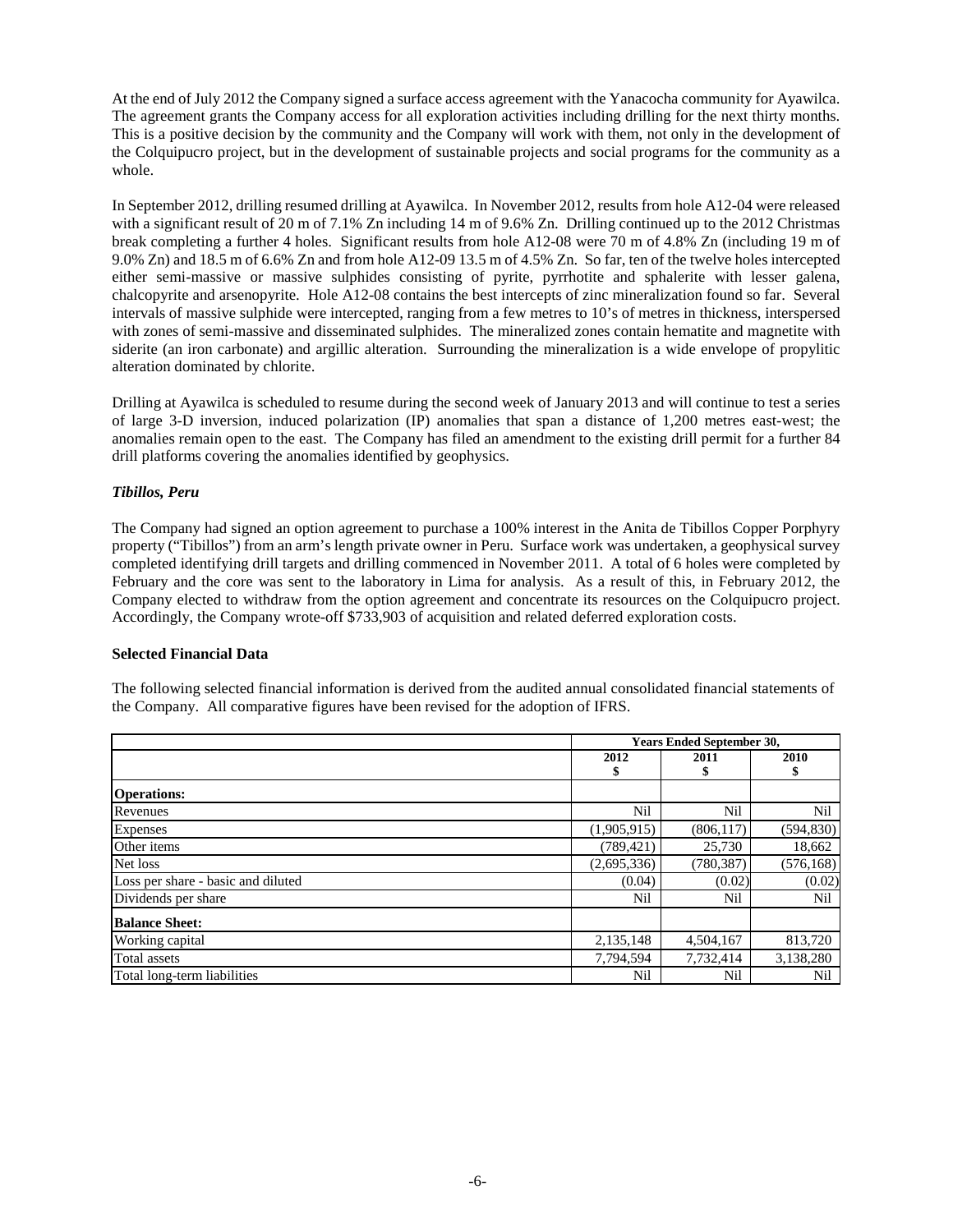|                                      | <b>Fiscal 2012</b>      |                             |                           |                       | Fiscal 2011             |                        |                             |                 |
|--------------------------------------|-------------------------|-----------------------------|---------------------------|-----------------------|-------------------------|------------------------|-----------------------------|-----------------|
|                                      | <b>Sept. 30</b><br>2012 | <b>Jun. 30</b><br>2012<br>S | <b>Mar. 31</b><br>2012    | Dec. 31<br>2011<br>\$ | <b>Sept. 30</b><br>2011 | <b>Jun. 30</b><br>2011 | <b>Mar. 31</b><br>2011<br>S | Dec. 31<br>2010 |
| <b>Operations:</b>                   |                         |                             |                           |                       |                         |                        |                             |                 |
| Revenues                             | Nil                     | Nil                         | Nil                       | Nil                   | Nil                     | Nil                    | Nil                         | Nil             |
| <b>Expenses</b>                      | (749, 811)              | (201, 635)                  | (764, 239)                | (190, 230)            | (114,609)               | (149, 426)             | (404, 534)                  | (137, 548)      |
| Other items                          | (25, 530)               | (2,440)                     | (749, 850)                | (11,601)              | 56,201                  | (4,129)                | (17, 181)                   | (9,161)         |
| Net loss and<br>comprehensive loss   | (775, 341)              |                             | $(204,075)$ $(1,514,089)$ | (201, 831)            | (58, 408)               | (153, 555)             | (421,715)                   | (146,709)       |
| Loss per share<br>-basic and diluted | (0.01)                  | (0.00)                      | (0.03)                    | (0.00)                | (0.01)                  | (0.00)                 | (0.01)                      | (0.00)          |
| Dividends per share                  | Nil                     | Nil                         | Nil                       | Nil                   | Nil                     | Nil                    | Nil                         | Nil             |
| <b>Balance Sheet:</b>                |                         |                             |                           |                       |                         |                        |                             |                 |
| Working capital                      | 2,135,148               | 2,510,010                   | 2,583,925                 | 3,310,081             | 4,504,167               | 2,437,514              | 1,910,881                   | 1,031,008       |
| Total assets                         | 7,794,594               | 7,711,916                   | 7,200,421                 | 7,593,105             | 7,732,414               | 5,212,094              | 4,437,238                   | 3,524,793       |
| Total long-term liabilities          | Nil                     | Nil                         | Nil                       | Nil                   | Nil                     | Nil                    | Nil                         | Nil             |

The following selected financial information is derived from the unaudited condensed consolidated interim financial statements of the Company.

## **Results of Operations**

*Three Months Ended September 30, 2012 Compared to Three Months Ended September 30, 2011*

During the three months ended September 30, 2012 (the "2012 Quarter") the Company reported a net loss of \$775,341, compared to a net loss of \$58,408 for the three months ended September 30, 2011 (the "2011 Quarter"), an increase in loss of \$716,933. Significant variances are as follows:

- share-based compensation of \$532,335 was recorded during the 2012 Quarter relating to the granting of share options granted and vested during the 2012 Quarter. No share options were granted during the 2011 Quarter;
- a total of \$49,392 increase in general exploration costs, office costs, office rent and salaries, wages and benefits, from \$48,127 for the 2011 Quarter to \$97,519 for the 2012 Quarter. The increase was mainly due to increased levels of activities in Peru;
- legal fees increased by \$11,005 from \$1,589 for the 2011 Quarter to \$12,594 for the 2012 Quarter. The increase was mainly due to general legal advice on general corporate matters and agreements with local communities for ongoing exploration activities in Peru; and
- the Company has retained Bay Street Connect ("Bay Street") to provide investor relations services at \$3,000 per month, effective February 1, 2012, changed to \$7,000 per month, on a month to month basis. During the 2012 Quarter the Company was billed a total of \$21,000 (2011 - \$9,000) by Bay Street. See also "Investor Relations Activities".

#### *Year Ended September 30, 2012 Compared to Year Ended September 30, 2011*

During the year ended September 30, 2012 ("fiscal 2012"), the Company reported a net loss of \$2,695,336 (\$0.04 per share), compared to a net loss of \$780,387 (\$0.02 per share) for the year ended September 30, 2011 ("fiscal 2011"), an increase in loss of \$1,914,949. The increase in fiscal 2012 was primarily attributed to a \$858,138 increase in share based compensation expense and a \$733,903 write-off of exploration and evaluation assets relating to the Tibillos Project.

General and administrative expenses increased by \$1,099,798 from \$806,117 during fiscal 2011 to \$1,905,915 during fiscal 2012. Specific expenses of note are as follows:

- during fiscal 2012 the Company was billed \$28,500 (2011 \$29,100) for accounting and administration services provided by Chase Management Ltd. ("Chase") a private company owned by a director of the Company. In addition, the Company was billed \$4,800 (2011 - \$4,800) by Chase for office space provided;
- management fees of \$96,000 during fiscal 2012 (2011 \$96,000) were billed by the Company's President in his capacity as such;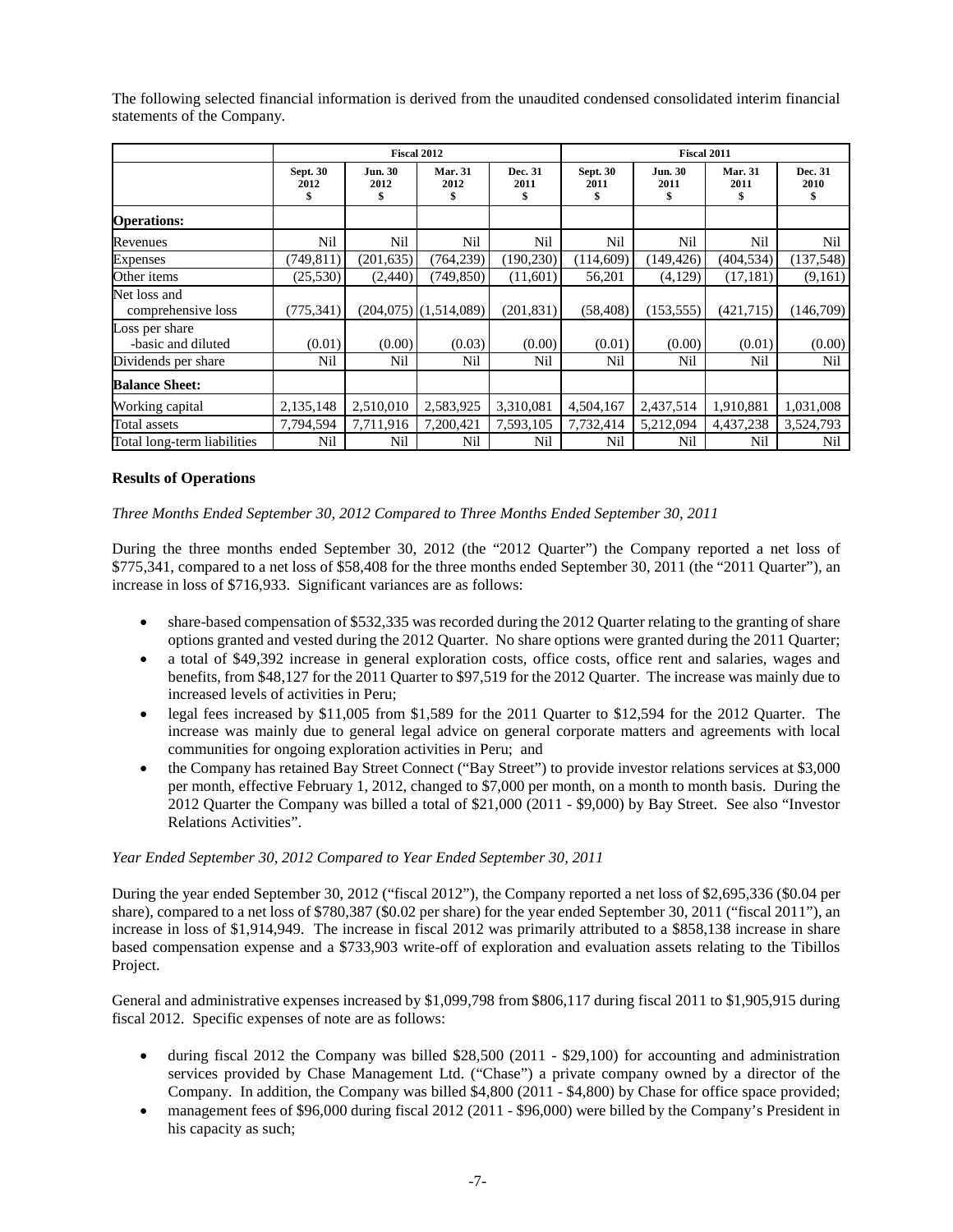- a total of \$122,971 increase in general exploration costs, office costs, office rent and salaries, wages and benefits, from \$226,174 for fiscal 2011 to \$349,145 for fiscal 2012. The increase was mainly due to increased levels of activities in Peru;
- share-based compensation of \$1,121,057 (2011 \$254,363) was recorded during fiscal 2012 relating to the granting of share options. During fiscal 2012 the Company also recorded share-based compensation of \$nil (2011 - \$8,556) on the vesting of stock options which were previously granted;
- on March 20, 2010 the Company entered into an investor relations agreement with Bay Street Connect ("Bay Street"). During fiscal 2012 the Company was billed a total of \$68,000 (2011 - \$36,000) by Bay Street. See also "Investor Relations Activities";
- corporate development expenses increased by \$50,659 from \$19,747 during fiscal 2011 to \$70,406 during fiscal 2012. During fiscal 2011 the Company participated in one corporate development program. During fiscal 2012 the Company participated in several corporate development programs;
- audit fees increased by \$5,178 from \$26,778 in fiscal 2011 to \$31,956 in fiscal 2012, reflecting the increase in scope in the audit process;
- legal fees increased by \$17,323 from \$4,382 in fiscal 2011 to \$21,705 in fiscal 2012. The increase was mainly due to general legal advice on general corporate matters and agreements with local communities for ongoing exploration activities in Peru.

During fiscal 2012 the Company capitalized \$3,103,452 (2011 - \$871,465) for mineral property interests exploration expenditures and acquisition costs, comprising \$2,326,928 (2011 - \$537,004) on the Colquipucro Project, \$474,120 (2011 - \$232,393) on the Tibillos Project and \$302,404 (2011 - \$102,068) for IVA tax in Peru. During fiscal 2012 the Company determined to terminate the Tibillos option agreement and, accordingly, wrote-off \$733,903 of acquisition and exploration costs. See also "Exploration Projects".

During fiscal 2012 the Company received \$1,571,086 (2011 - \$2,686,050) from the exercise of share options, warrants and Agent's Option Units and issued 4,412,388 (2011 - 17,494,500) common shares of the Company. During fiscal 2011 the Company completed a private placement financing totalling 7,950,000 units at \$0.35 per unit for gross proceeds of \$2,782,500. No financings were conducted during fiscal 2012.

# **Financial Condition / Capital Resources**

As at September 30, 2012 the Company had cash of \$2,220,006 and working capital in the amount of \$2,135,148. The Company has sufficient funds to meet ongoing corporate activities and planned exploration programs for the ensuing year. However, exploration activities may change due to ongoing results and recommendations or the Company may acquire additional mineral properties, which may entail additional significant funding or exploration commitments. The Company may conduct further equity financings as market conditions allow. The Company has relied solely on equity financing to raise the requisite financial resources. While it has been successful in the past, there can be no assurance that the Company will be successful in raising future financings should the need arise.

Subsequent to September 30, 2012 the Company completed a private placement financing totalling 3,000,000 units at \$0.75 per unit for gross proceeds of \$2,250,000. The Company also received \$177,000 from exercise of share options and issued 1,020,000 common shares of the Company.

# **Off-Balance Sheet Arrangements**

The Company has no off-balance sheet arrangements.

# **Proposed Transactions**

The Company has no proposed transactions.

# **Critical Accounting Estimates**

The preparation of these financial statements requires management to make certain estimates, judgements and assumptions that affect the reported amounts of assets and liabilities at the date of the financial statements and reported amounts of expenses during the reporting period. Actual outcomes could differ from these estimates. These financial statements include estimates which, by their nature, are uncertain. The impacts of such estimates are pervasive throughout the financial statements, and may require accounting adjustments based on future occurrences. Revisions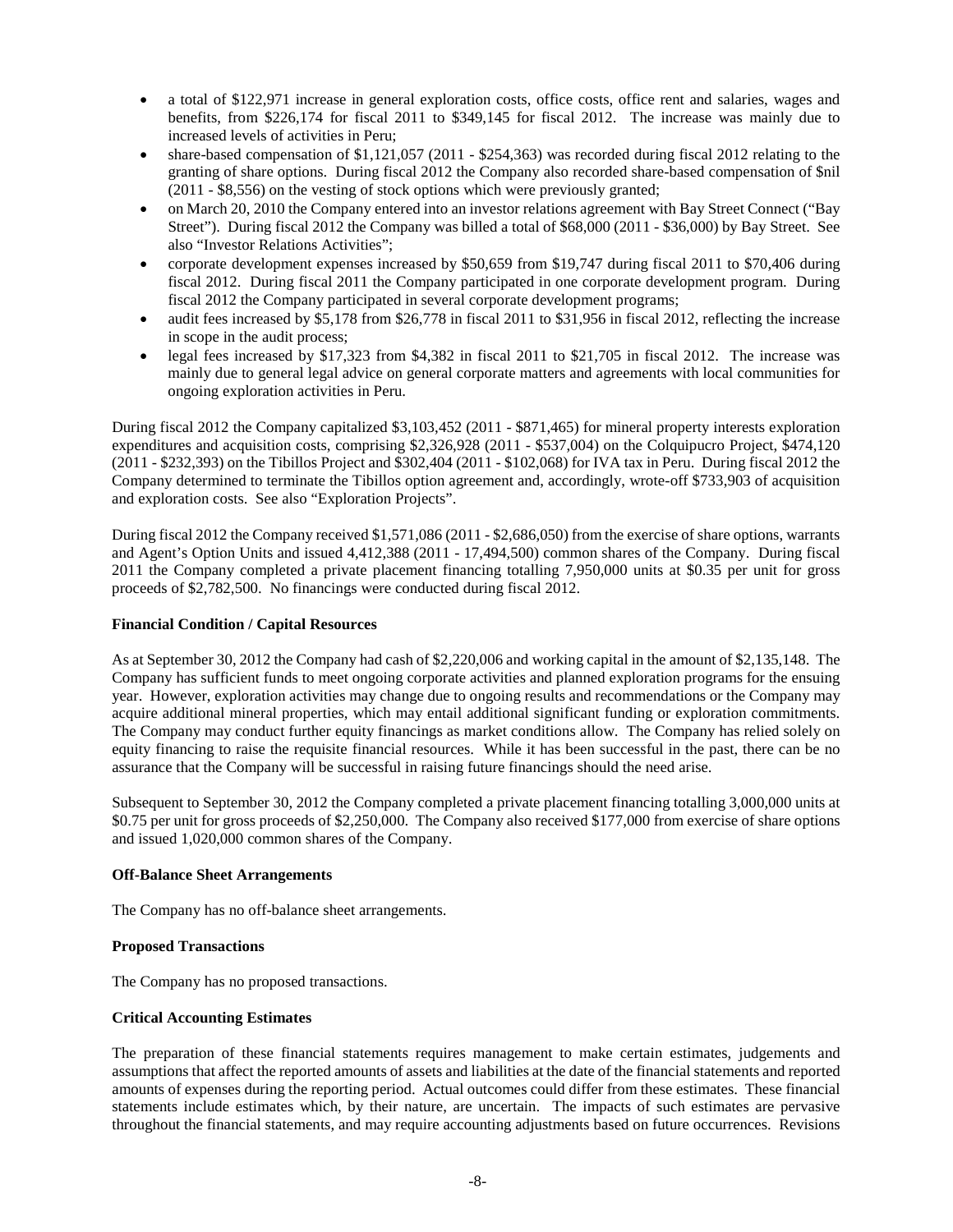to accounting estimates are recognized in the period in which the estimate is revised and future periods if the revision affects both current and future periods. These estimates are based on historical experience, current and future economic conditions and other factors, including expectations of future events that are believed to be reasonable under the circumstances.

## **Changes in Accounting Policies**

#### **IFRS Implementation - Changes in Accounting Policies Including Initial Adoption**

The Canadian Accounting Standards Board established 2011 as the year that Canadian companies' financial reporting requirements should comply with IFRS. Accordingly, the Company has commenced reporting on an IFRS basis in the current consolidated financial statements. The transition date, October 1, 2010, has required the restatement for comparative purposes of amounts reported by the Company for the year ended September 30, 2011.

The Company has completed its internal review of the impact of the adoption of IFRS. This review considered potential differences between applicable IFRS policies and those currently used by the Company. Accounting policy changes were made due to IFRS in the areas of exploration and evaluation assets, impairment testing, property, plant and equipment, provision for site restorations, and share-based compensation. Available elections under IFRS minimized the impact of these changes such that the financial reporting impact of the transition to IFRS is not material to the Company's financial results. The impact of the changes to IFRS is detailed in Note 14 to the annual consolidated financial statements and none of these are considered material.

## *Accounting Standards and Interpretations Issued but Not Yet Adopted*

The following accounting standards, amendments and interpretations have been issued but are not effective until annual periods beginning after January 1, 2012. Unless otherwise indicated, earlier application is permitted. As at the date of these consolidated financial statements, the following standards, amendments and interpretations have not been applied in these consolidated financial statements.

- (i) IFRS 9 *Financial Instruments* (New; to replace IAS 39); effective for annual periods beginning on or after January 1, 2015.
- (ii) IFRS 10 *Consolidated Financial Statements*; effective for annual periods beginning on or after January 1, 2013. Early application is permitted. IFRS 10 establishes principles for the presentation and preparation of consolidated financial statements when an entity controls one or more other entities. IFRS 10 supersedes IAS 27 *Consolidated and Separate Financial Statements* and SIC-12 *Consolidated - Special Purpose Entities*.
- (iii) IFRS 11 *Joint Arrangements*; effective for annual periods beginning on or after January 1, 2013. Early application is permitted. IFRS 11 establishes principles for financial reporting by parties to a joint arrangement. IFRS 11 supersedes the current IAS 31 *Interest in Joint Ventures* and SIC-13 *Jointly Controlled Entities - Non-Monetary Contributions by Ventures*.
- (iv) IFRS 12 *Disclosure of Interest in Other Entities*; effective for annual periods beginning on or after January 1, 2013. Early application is permitted. IFRS 12 applies to entities that have an interest in a subsidiary, a joint arrangement, an associate or an unconsolidated structured entity.
- (v) IFRS 13 *Fair Value Measurements*; to be applied for annual periods beginning on or after January 1, 2013. Early application is permitted. IFRS 13 defines fair value, sets out in a single IFRS framework for measuring fair value and requires disclosures about fair value measurements. IFRS 13 applies to IFRSs that require or permit fair value measurements or disclosures about fair value measurements (and measurements, such as fair value less costs to sell, based on fair value or disclosures about those measurements).
- (vi) IAS 12 *Income Taxes, Amendments Regarding Deferred Tax: Recovery of Underlying Assets*; effective for annual periods beginning on or after January 1, 2012.

Management is currently assessing the impact of these new standards on the Company's accounting policies and financial statement presentation.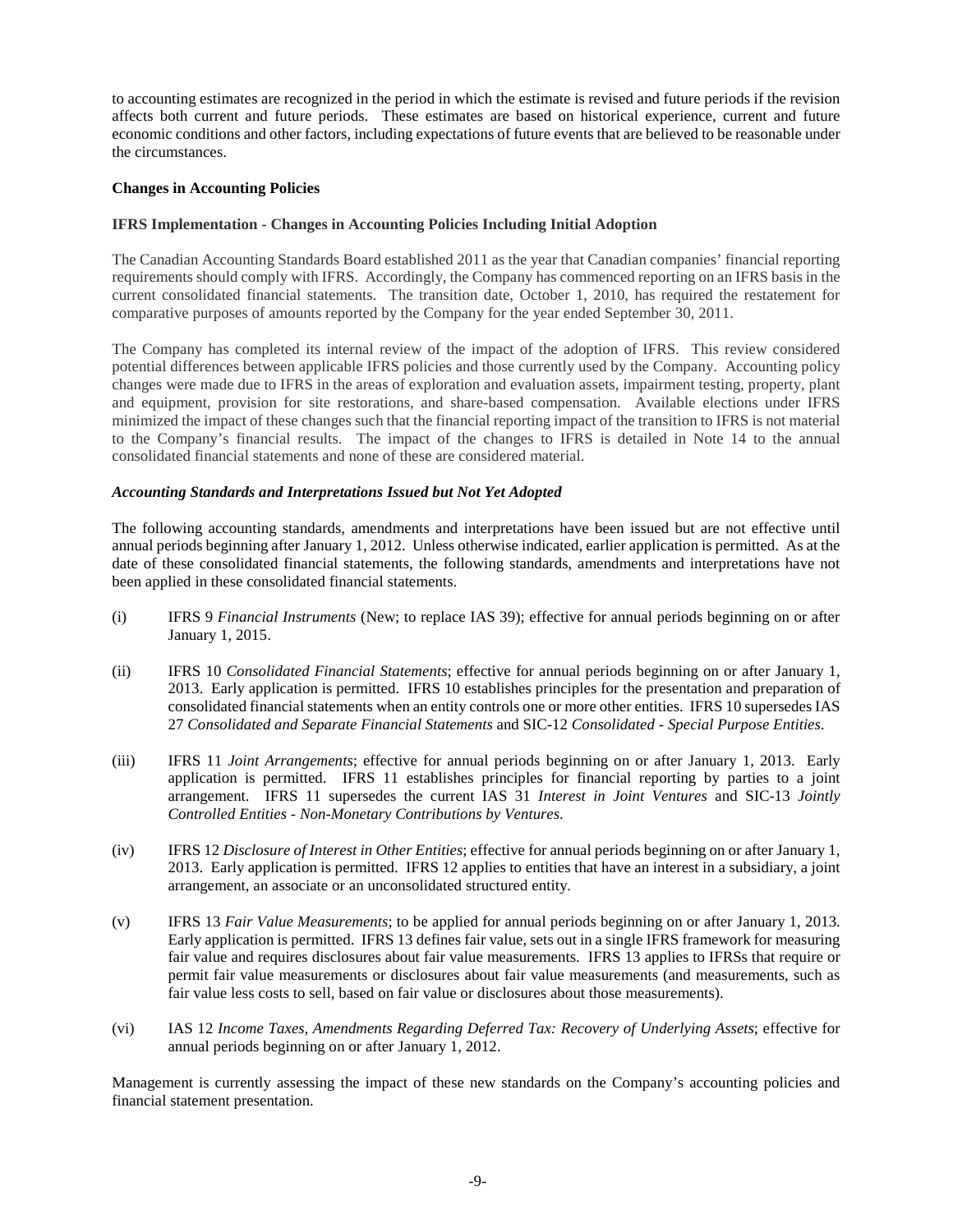#### **Transactions with Related Parties**

A number of key management personnel, or their related parties, hold positions in other entities that result in them having control or significant influence over the financial or operating policies of those entities. Certain of these entities transacted with the Company during the reporting period.

#### (a) *Transactions with Key Management Personnel*

During fiscal 2012 and 2011 the following amounts were incurred with respect to the Company's Chief Executive Officer and Chief Financial Officer ("CFO"):

|                          | 2012<br>\$ | 2011<br>\$ |
|--------------------------|------------|------------|
| Management fees          | 96,000     | 96,000     |
| Professional fees        | 6.000      | 6,000      |
| Share-based compensation | 426,492    | 93,647     |
|                          | 528,492    | 195,647    |

As at September 30, 2012, \$8,500 (2011 - \$1,000) remained unpaid and has been included in accounts payable and accrued liabilities.

## (b) *Transactions with Other Related Parties*

During fiscal 2012 and 2011 the following amounts were incurred with respect to other officers and directors:

|                          | 2012<br>S | 2011<br>\$ |
|--------------------------|-----------|------------|
| Professional fees        | 12,000    | 12,000     |
| Share-based compensation | 342,244   | 62,432     |
|                          | 354,244   | 74.432     |

In addition, during fiscal 2012 the Company incurred a total of \$33,300 (2011 - \$33,900) with Chase Management Ltd. ("Chase"), a private corporation owned by the CFO of the Company, for accounting and administrative services provided by Chase personnel, excluding the CFO, and for rent.

As at September 30, 2012, \$5,900 (2011 - \$10,100) remained unpaid and has been included in accounts payable and accrued liabilities.

(c) During fiscal 2012 the Company reimbursed \$2,639 (2011 - \$8,656) to a public company with certain common directors for shared office and other costs.

As at September 30, 2012, \$1,190 (2011 - \$nil) remained unpaid and has been included in accounts payable and accrued liabilities.

## **Risks and Uncertainties**

The Company competes with other mining companies, some of which have greater financial resources and technical facilities, for the acquisition of mineral concessions, claims and other interests, as well as for the recruitment and retention of qualified employees.

The Company is in compliance with all material regulations applicable to its exploration activities. Existing and possible future environmental legislation, regulations and actions could cause additional expense, capital expenditures, restrictions and delays in the activities of the Company, the extent of which cannot be predicted. Before production can commence on any properties, the Company must obtain regulatory and environmental approvals. There is no assurance that such approvals can be obtained on a timely basis or at all. The cost of compliance with changes in governmental regulations has the potential to reduce the profitability of operations.